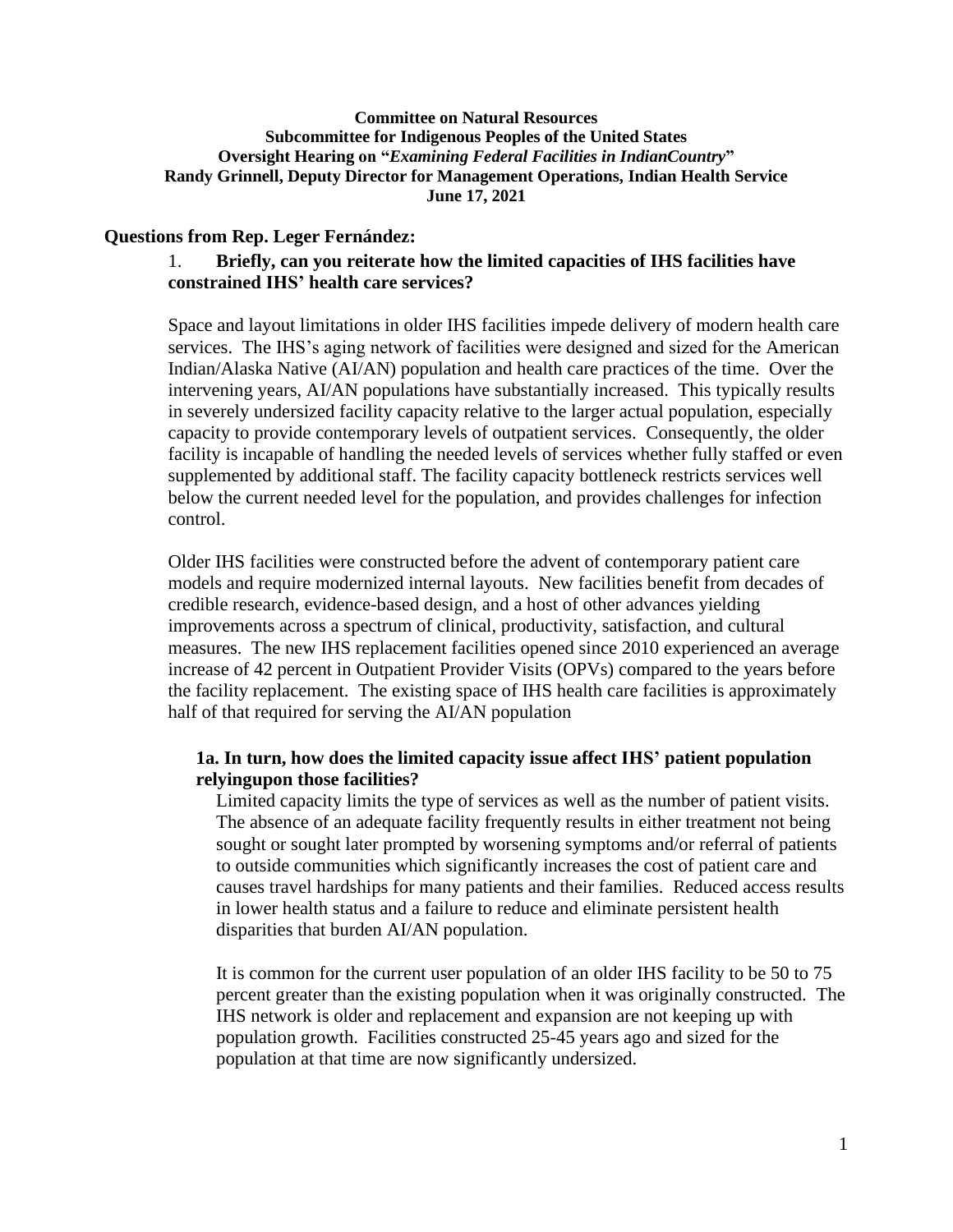The pandemic has highlighted some of the difficulties that older facilities pose to delivering health care services. It is the IHS' policy to use the physical environment to help prevent and control the spread of infection. This year has shown that that outdated facilities' patient flow often does not allow for adequate isolation of contagious patients, thereby creating infection control challenges.

Our findings identify an aging infrastructure where many facilities were constructed before the advent of contemporary health care delivery models and modern building codes and standards. The aging network escalates maintenance and repair costs, risks code noncompliance, lowers productivity, and compromises service delivery. Facility space capacity is inadequate for actual and projected AI/AN user populations. The shortage is a consequence of the demographic trends of AI/AN people, modern facility codes/standards, and gradual obsolescence of older space and equipment. The problem will worsen if current demographic trends continue in future years.

### **1b. In your opinion, do you believe that IHS' facilities needs fall under the prioritiesof the President's American Jobs Plan?**

Yes. The IHS facilities projects fall under and contribute to the following priorities of the President's American Jobs Plan:

- Rebuild clean drinking water infrastructure;
- Upgrade and modernize America's drinking water, wastewater, and storm water systems, tackle new contaminants, and support clean water infrastructure across rural America;
- Ensure clean, safe drinking water is a right in all communities;
- Create jobs building and modernizing affordable, accessible, energy efficient, and resilient buildings all over the country, while also improving our nation's Federal facilities;
- Create caregiving jobs and raise wages and benefits for essential home care workers;
- Partner with rural and Tribal communities to create jobs and economic growth in rural America;
- Create good-quality jobs that pay prevailing wages in safe and healthy workplaces while ensuring workers have a free and fair choice to organize, join a union, and bargain collectively with their employers;
- Remediate and redevelop idle real property, and spur the buildout of critical physical, social, and civic infrastructure in distressed and disadvantaged communities;
- Invest resources wisely to deliver infrastructure projects that produce real results;
- Make our infrastructure more resilient:
- Expand access to long-term care services under Medicaid;
- Safeguard critical infrastructure and services, and defend vulnerable communities; and
- Protect Americans from future pandemics.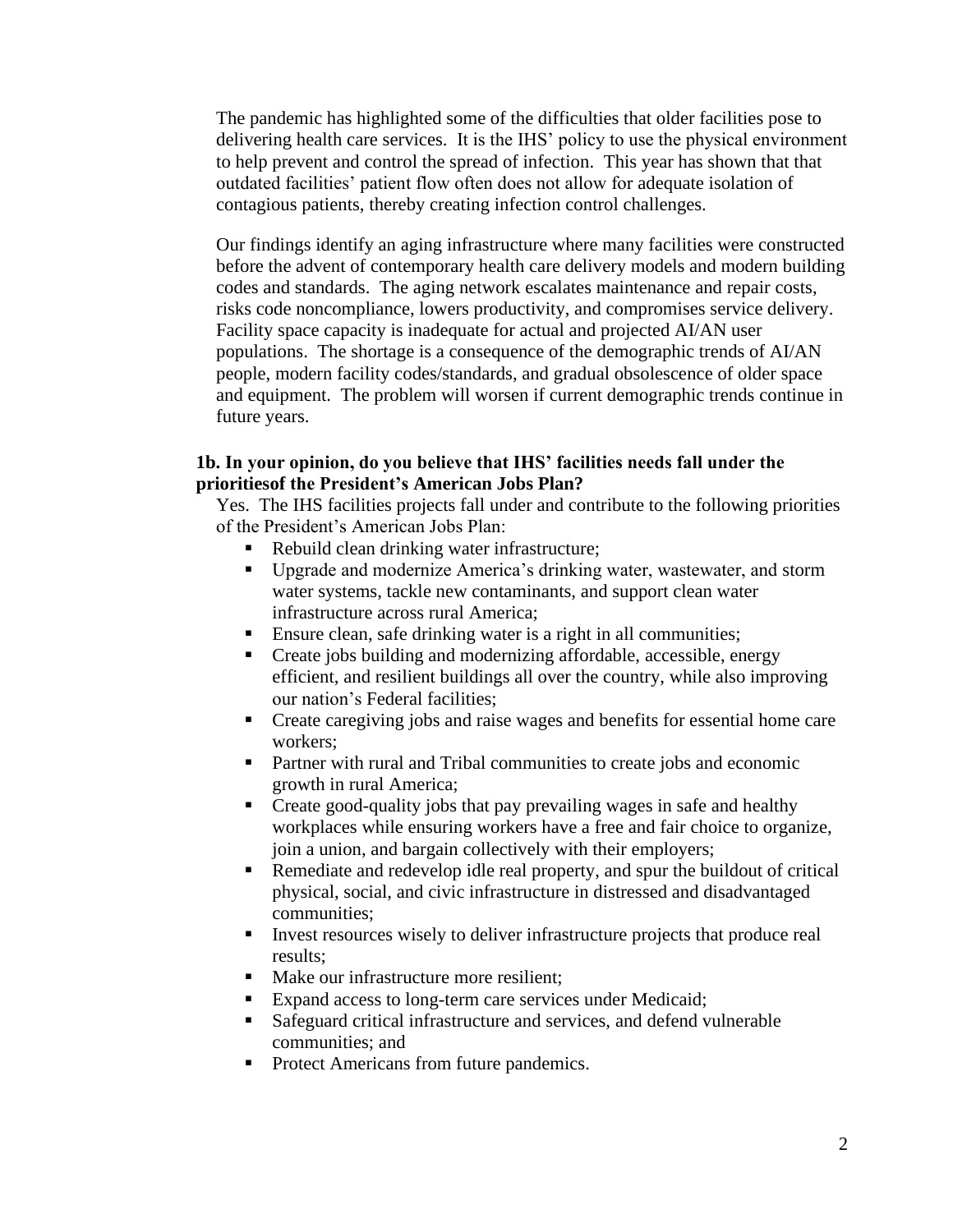2. Your testimony references the 1993 Health Care Facilities Construction Priority list, which IHS is required to complete before spending appropriated funding on other construction projects.

### **2a. How many projects remain on this list, and approximately how much additional funding will be needed to complete them?**

There are 12 projects on the Current Priority List. Six Projects are fully funded and six are partially funded. To fund all projects completely would take \$2.07 billion. The remaining projects on the List, Stage of project and Estimated Completion Date:

| PIMC NE Scottsdale, AZ             | Construction | $Oct-21$  |
|------------------------------------|--------------|-----------|
| Rapid City, SD                     | Design/Const | Jan-24    |
| Dilkon, AZ                         | Construction | $Sep-21$  |
| Alamo Navajo, NM                   | Planning     | $Jun-24$  |
| Pueblo Pintado, NM                 | Design       | $Jun-24$  |
| Bodaway Gap, AZ                    | Planning     | $Jun-24$  |
| Albuquerque Health Care System, NM |              |           |
| Albuquerque West                   | Planning     | Aug- $24$ |
| Albuquerque Central                | Planning     | Aug-26    |
| Sells, AZ                          | Planning     | Mar-28    |
| Whiteriver, AZ                     | Planning     | $Jun-28$  |
| PIMC Central, Phoenix AZ           | Planning     | $Jun-29$  |
| GIMC, Gallup NM                    | Planning     | $Jun-30$  |
|                                    |              |           |

### **2b. Of IHS' annual appropriated funds, how much is dedicated to this construction priority list?**

Of the ~\$260 million appropriated for Health Care Facilities Construction (HCFC), ~\$210 million went to the priority list, \$10 million for quarter construction, \$25 million for the Small Ambulatory Program and \$5 million for green infrastructure. In the last five years IHS has received approximately \$194 million for the Health Care Facility Construction Program per year.

### **2c. Given the amount of funding Congress passed, did IHS dedicate any Coronavirus relief funds towards this list?**

No. Congress intended for the funds to be distributed widely as possible. Funding the priority list project(s) would have reduced the distribution to one or two locations. The Facilities Coronavirus relief funding was used for sanitation projects, medical equipment, and renovation/alteration projects directly related to Coronavirus virus treatment/prevention. The small individual project or equipment costs allowed for widespread distribution. The Coronavirus Relief Funds were used to upgrade current facilities to treat patients and respond to the pandemic. The Priority List projects take several years to plan and construct and would not have contributed to the immediate response to the Coronavirus.

### **2d. After the completion of all priority construction projects, what will be next? DoesIHS have a plan of action for other facilities construction?**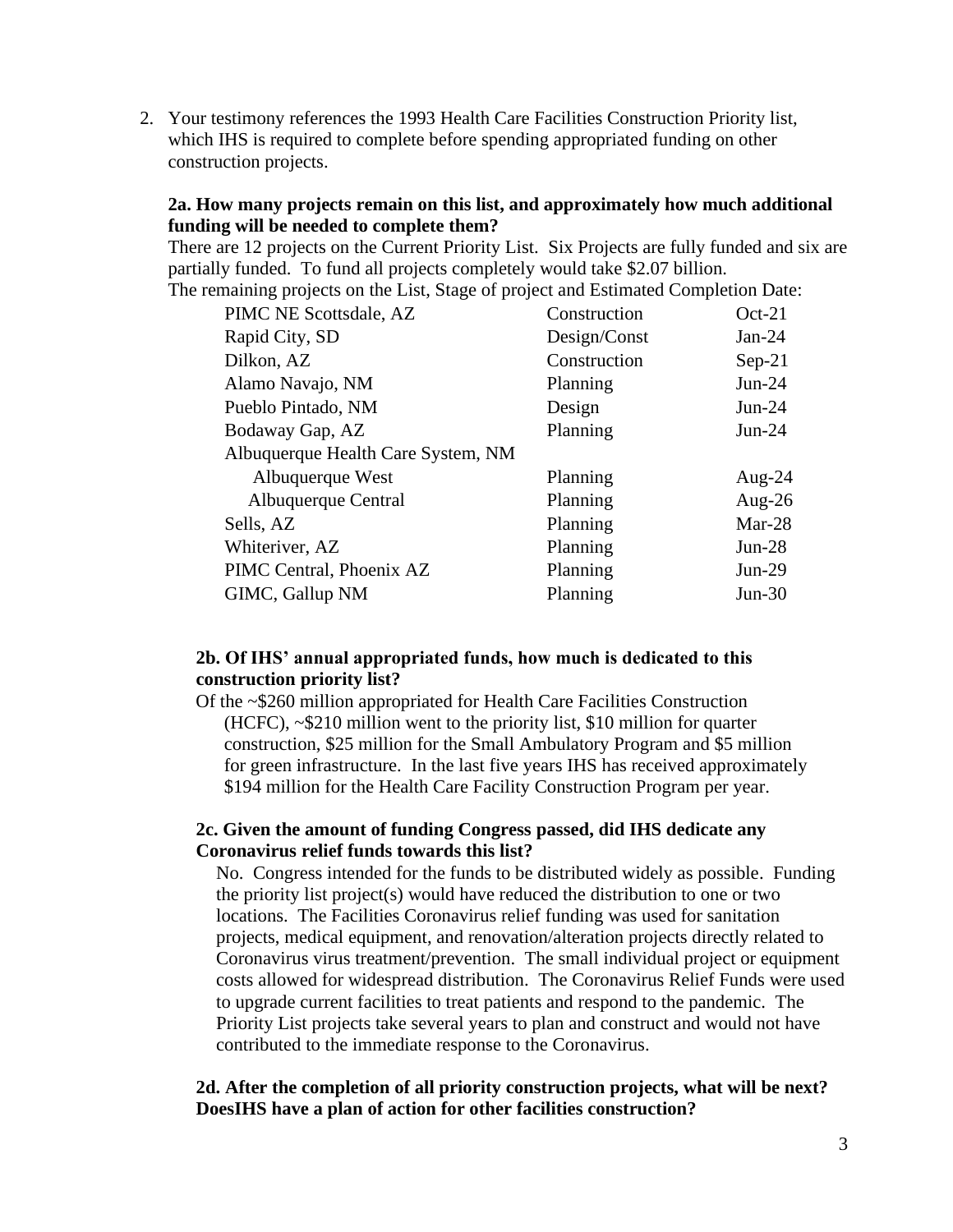The IHS has developed a new Priority system, which has yet to undergo Tribal consultation, that evaluates the facility health care needs across the country. The plan evaluates the health care needs of the American Indian and Alaska Natives and the status of the current facilities (Federal and tribal). A priority list is developed from that evaluation. When we are close to possibly receiving funding beyond the grandfathered list, we will prioritize newly submitted projects and post a short list of the top-ranking projects in consideration of the amount Congress appropriates. Every few years as needed, we will run the system and rank submitted projects.

#### **Questions from Rep. Grijalva**

1. Your written testimony notes that, as of 2016, the estimated total need for IHS' Health Care Facilities Construction (HCFC) Program is approximately \$14.5 billion. An update to this estimate is in progress. However, IHS currently estimates the total need tobe around \$22 billion.

### **1a. Generally, what do these figures represent? Can you elaborate on IHS' calculationof its total estimated need for Facilities Construction?**

The IHS Health Care Facilities Construction (HCFC) Program develops estimated total need for direct service, tribal and tribal organization health care facilities. Estimated total need includes the amount of physical space and capital resources required to uphold the Federal Government's obligations to provide access to comprehensive, high quality, and culturally competent care.

Currently, the existing space of IHS health care facilities is approximately one-half of what is required for serving the AI/AN population. Estimated costs to construct the replacement and new space total \$23 billion in 2021 compared to \$14.5 billion reported five years ago, an increase of 59 percent.

Since the last report (2016 to 2020), funding for facility construction has averaged only about \$194 million annually. This rate, while higher than the last report period, remains disproportionately low. The overall facilities space need has accumulated over many years. The accelerating obsolescence will further compromise services as the AI/AN population continues to grow faster than the facility capacity to serve it.

The estimated cost and space requirements were determined using the IHS standard planning criteria, detailed tribal and IHS planning documents, and IHS Facilities Budget Estimating System (FBES). The scope of the report was expanded to all health care facilities line items in the Facilities Appropriation. For direct service unit (SU) facilities, the estimated total need is determined by the amount of required space to deliver services to IHS's user-population using data from approved planning documents or detailed master plans. This space was reduced by the current "usable space" that is currently in the system. There are also add-ons for sustainability, quarters, and alternative energy.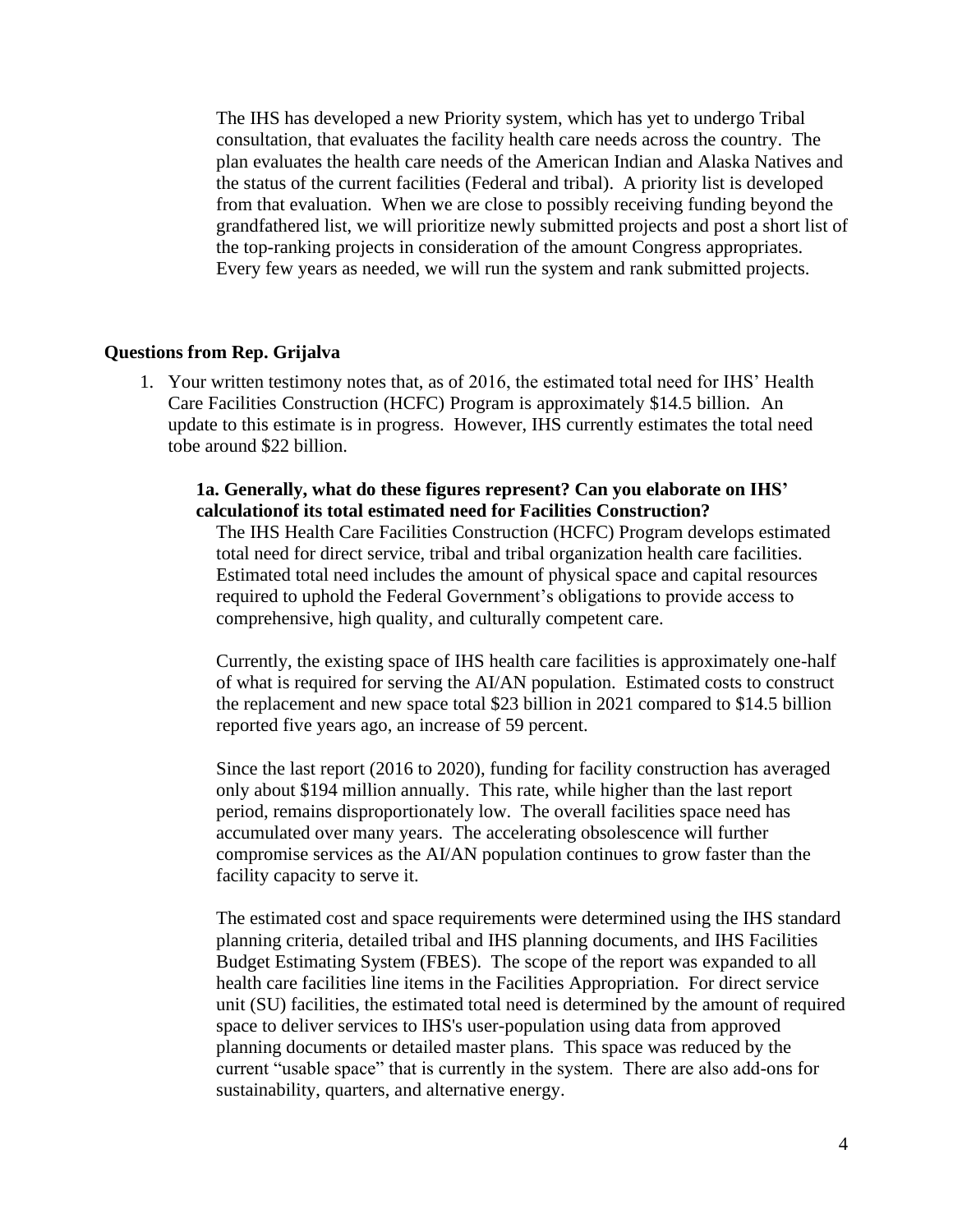## **1.b. Why do the Health Care Facilities Construction estimates get to be so high?**

There are 4 main contributing factors:

- The amount of space needed depends on the user-population amount. The AI/AN population grows at  $\sim 2\%$  annually and Congress only funds  $\sim 1\%$  of the total need; therefore the need grows faster than we are providing facilities.
- The cost of construction rises every year (construction inflation).
- The 2010 IHCIA authorized new types of services and facilities including Inpatient Mental/Behavioral Health and Alcohol Substance Abuse Program Facilities, Long-Term Care Facilities, Specialty Medical Services Facilities, and Dialysis Facilities that have added a large amount to the need.
- Existing facilities keep aging and need to be replaced.
	- o More space is needed today due to new standards and codes, even if the population was not increasing. Often internal reconfiguration is needed too. Modern codes and standards often require expanded space. However, this is a less significant factor than the growing AI/AN user population. A substantial and growing portion of IHS health care facility space is more than 30 years of age. This space is inefficient and inappropriate for modern medical care.
- 2. You have provided us with written updates on the Phoenix Indian Medical Center (PIMC) and the Gallup Indian Medical Center (GIMC), both of which remain on the 1993 Health Care Facilities Construction Priority list.

## **2.a. Can you briefly explain the process of completely replacing an IHS facility andhow the backlog of deferred maintenance impacts this process?**

A Facility Master Plan is developed in collaboration with stakeholders and the Indian Health Service for each facility replacement project. Project Planning documents determine the scope of the project including whether a facility should be expanded or replaced, along with site requirements.

Throughout the facility replacement process, the IHS is responsible to provide uninterrupted services to the AI/AN population and maintain the existing facility until the replacement facility is completed. Depending on funding amounts and the project schedule, the existing facilities typically need to be kept operational over several years. Facilities approved for replacement typically lack sufficient space and efficiencies to provide required health care services. They also must be fully maintained to meet health and safety standards to avoid negative impacts on the health outcomes of the service population until such time when patient services can be transferred to the new facility and the current facility can be demolished. Therefore, each phase requires careful planning and oversight to achieve success.

The existing facility BEMAR is completely eliminated once the new replacement facility is operational and the existing facility demolished. It should be many years before the new facility would begin to accumulate BEMAR.

### **2.b. What role to tribal governments play in this process?**

The Tribal role in the health care planning is significant; tribes play a part in Master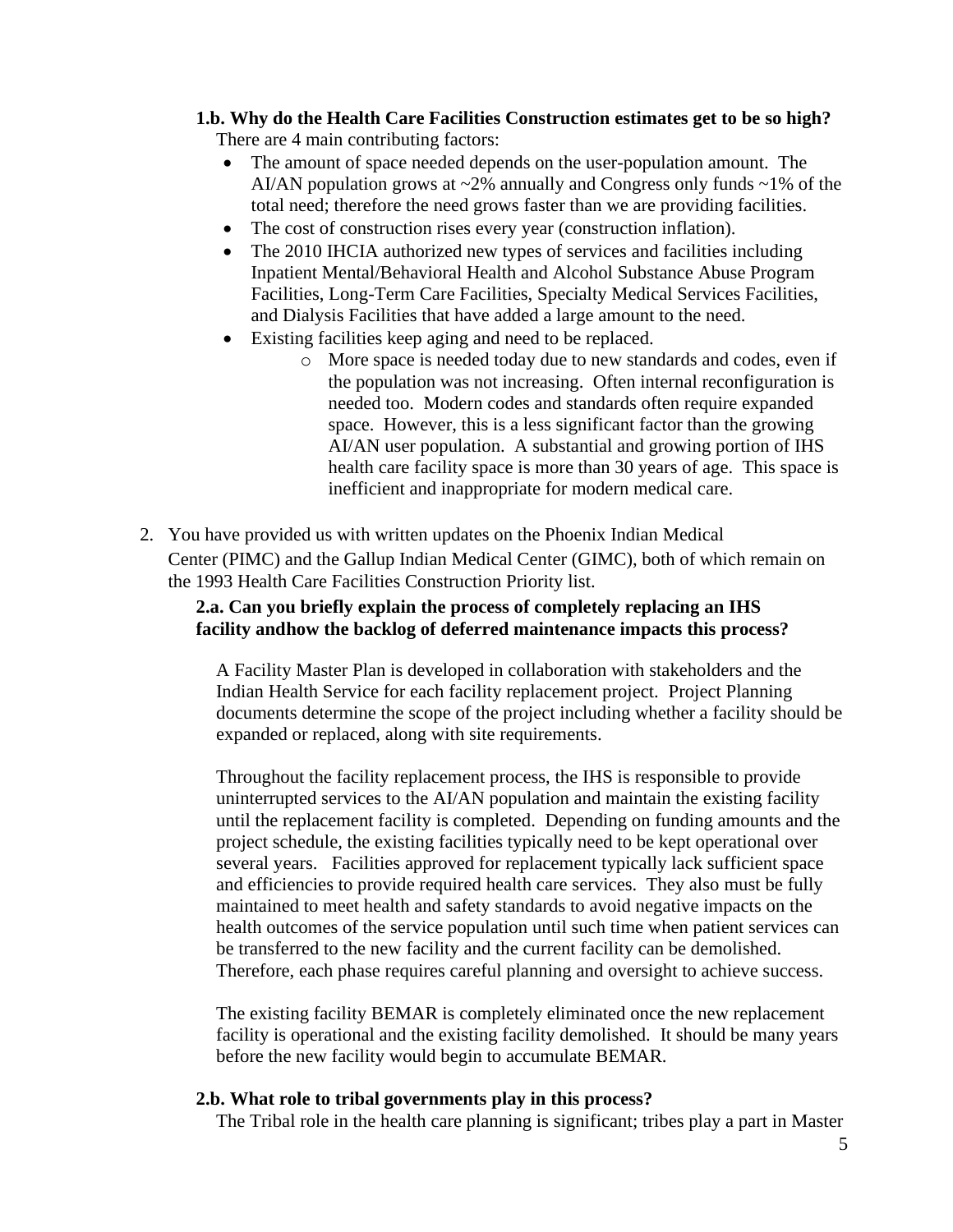Planning effort and in the specific project planning. IHS partners with the Native communities which they serve to ensure that the specific health care needs and culture of the communities are met.

### 3. **Briefly, can you explain the costs associated with maintaining and replacingIHS' medical equipment?**

The IHS and Tribal health programs manage approximately 100,000 devices consisting of laboratory, medical imaging, patient monitoring, pharmacy, and other biomedical, diagnostic, and patient equipment valued at approximately \$700 million. IHS does not have an inventory of Tribal/Tribal Organizations (T/TO) medical equipment. Health care facilities that are independently operated by T/TOs under an Indian Self Determination Education and ISDEAA compact/contract are not required to report this data. However, IHS estimates the number of medical equipment/devices owned by T/TOs based on the same data used to allocate equipment resources and the number of IHS medical devices.

IHS distributes funds for maintaining and replacing medical equipment based on facility type and facility size. The information is maintained in a database and updated annually. Approximately 50% of medical equipment funding goes toward T/TO operated facilities.

With today's medical devices/systems having an average life expectancy of approximately six to eight years and rapid technological advancements, medical equipment replacement is a continual process making it necessary to replace worn out equipment or provide equipment with newer technology to enhance the speed and accuracy of diagnosis and treatment. To replace the equipment at the end of its six- to eight-year life would require approximately \$100 million per year, growing at an approximate 2 percent inflation rate each year.

### **3a. How does aging medical equipment affect patient care?**

Typically, the most critical medical equipment is replaced before it could impact healthcare services. However, on rare occasions, major medical equipment failures have required measures, such as closing the emergency room, which results in IHS patient referrals to outside medical facilities for care. IHS has established requirements in policy for IHS facilities to follow in order to manage their equipment inventories effectively and mitigate such risks.

It is imperative that replacement of aging medical equipment be completed within the required timeframe specified by the manufacturer in order to ensure state of the art patient diagnosis and treatment. In addition, aging equipment is more vulnerable to cyber-attacks (e.g., ransomware) as manufacturers are no longer able to provide the required hardware, software upgrades and technical support.

4. Your testimony mentions IHS' effort to improve and update its electronic health records system.

### **4a. Is it possible to provide us with a brief update on this project?**

The IHS is replacing its current Electronic Health Record (EHR) called the Resource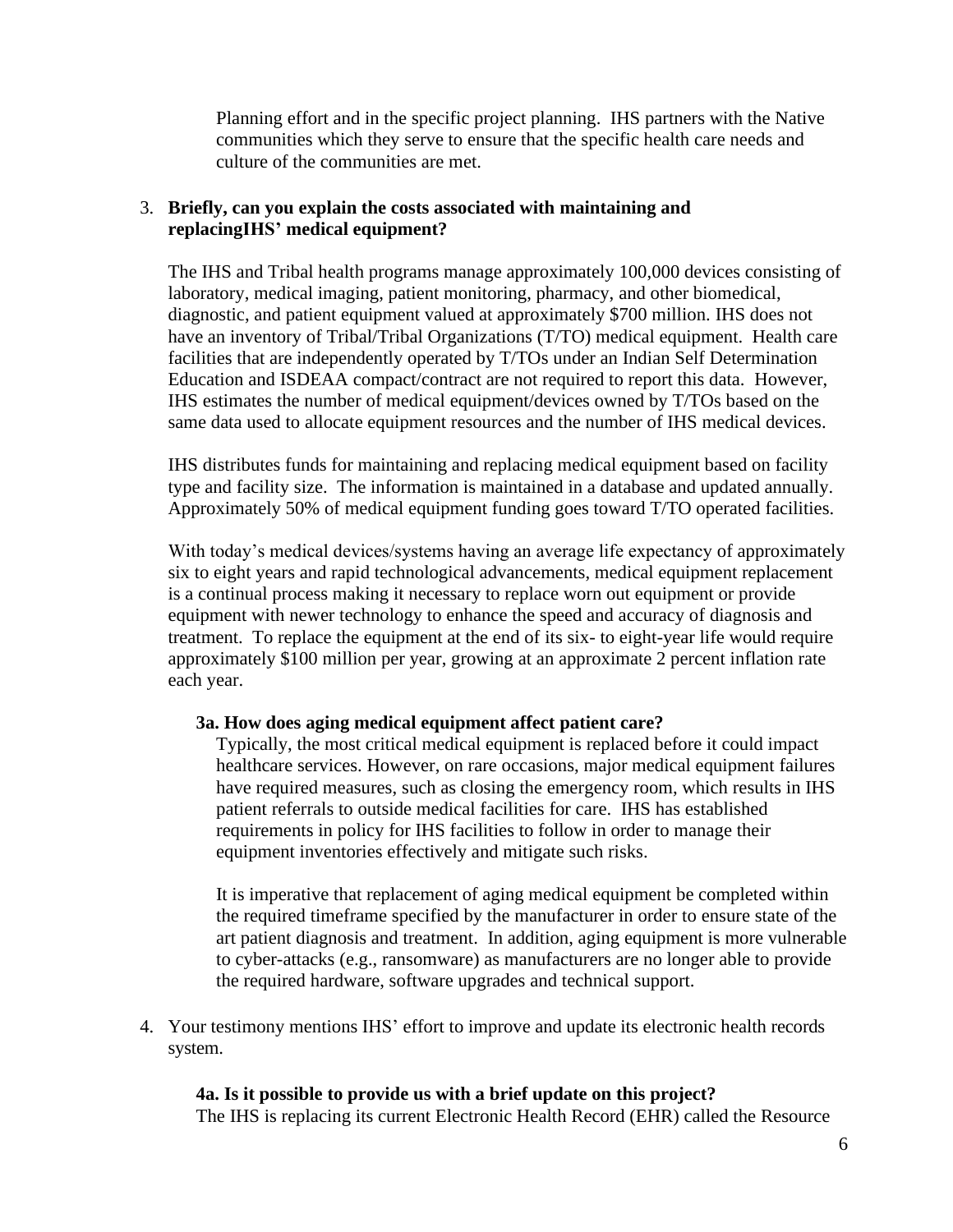and Patient Management System, or RPMS. Modernizing RPMS represents a once-ina-generation opportunity to dramatically improve health care in Indian Country and the health status of American Indians and Alaska Natives. RPMS is over 50 years old, and the GAO identifies it as one of the 10 most critical Federal legacy systems in need of modernization.

The system uses many of the Veterans Administration's VistA system components, which will soon be replaced by the modernized VA/DoD electronic health record. The IHS is collaborating with the VA and DoD so we can take advantage of their lessons learned and best practices. In addition, the IHS is piloting a key connection to the VA/DoD joint health information exchange, which will support interoperability between the IHS system and the new VA/DoD system.

After significant Tribal Consultation and Urban Confer, the IHS announced the decision to move forward with the Full Replacement of the RPMS and published a request for information to solicit additional information from the health information technology industry. IHS also hosted an industry day in May 2021 to provide the industry with an overview of IHS, the Health IT Modernization Project, and a notional contracting strategy. The information from the industry and Tribal Consultation and Urban Confer sessions support the ongoing development of an acquisition plan.

The IHS recently requested information from Tribal and Urban Indian Organizations about their investments in Health IT infrastructure. The Modernization team is currently analyzing over forty responses. This information will be utilized in a report to Congress and to further inform the IHS modernization project.

The IHS relies on its health information technology system for all aspects of patient care, including the patient health record, prescriptions, care referrals, and billing both public and private insurance for reimbursable health care services. Implementing modern technologies can strain the infrastructure of aging facilities due to the lack of equipment space, network capacity, power, and cooling. The future IHS Health IT system will address compatibility with VA/DoD, Tribal and Urban Health Systems, and community partners to ensure interoperability while leveraging modern technology and tools to provide high-quality care.

### **4b. What additional resources does IHS need to complete this task?**

- Congress has provided critical support for the Electronic Health Record program, including \$34.5 million in the FY 2021 appropriation, \$65 million in the CARES Act, and \$70 million in the American Rescue Plan Act of 2021.
- Estimating the total cost of the modernization project is difficult at this time, due to the early stage of the project.
- As we progress through the initial implementation steps, we expect to refine our estimates.

### 5. **Your testimony estimates the entire IHS maintenance backlog to be at \$945**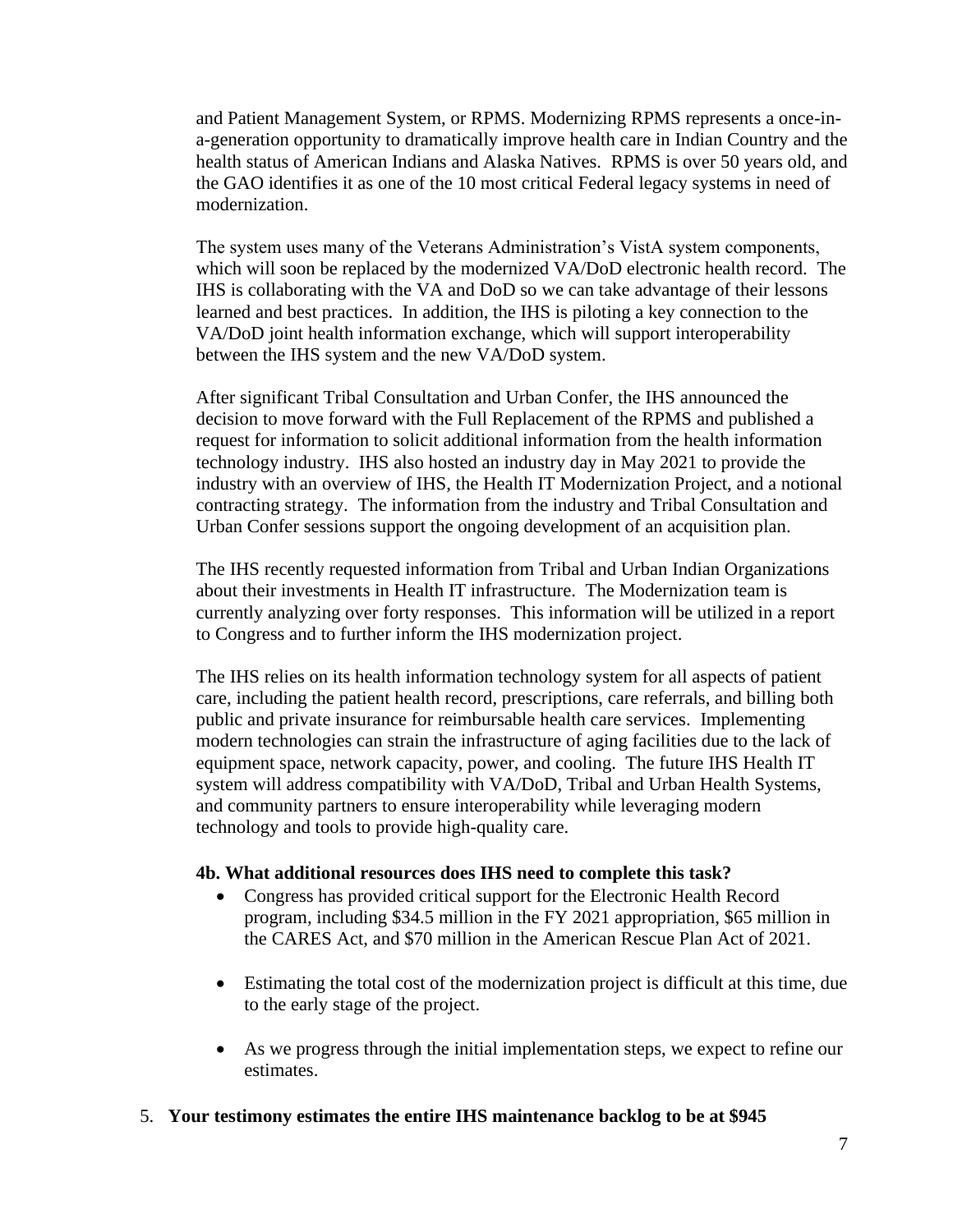#### **million—does this amount include construction projects?**

The Backlog of Essential Maintenance, Alteration and Repair (BEMAR) – e.g., "maintenance backlog" is identified by IHS and Tribal Health Programs as the list of building deficiencies requiring repair in existing buildings and structures. BEMAR does not include construction of new space (e.g., an addition to an existing building) or construction of new buildings.

### **5.a. How does this backlog affect IHS' patient population?**

Typically, the most critical BEMAR deficiencies are addressed/corrected prior to affecting healthcare services. However, major building deficiencies could potentially impact services such as closing the emergency room, which requires IHS patients to be referred to outside medical facilities.

### 6. **Briefly, can you explain IHS' Sanitation Facilities Construction (SFC) program and why it is so vital to disease prevention activities?**

The Division of Sanitation Facilities Construction (DSFC), which administers the IHS SFC Program, is a nation-wide program responsible for the delivery of environmental engineering services and sanitation facilities to tribes through the allocation of available resources to twelve IHS Area Offices. The SFC Program provides AI/AN homes and tribal communities with essential water supply, sewage disposal, and solid waste disposal facilities through funded SFC projects. Residents in homes without adequate sanitation facilities are at a higher risk for gastrointestinal disease, respiratory diseases, and other chronic diseases. Many of these homes without service are very remote and may also have limited access to health care which increases the importance of improving environmental conditions in which residents may live.

### **6a. Can you also address how the SFC program contributes to money saved down theline in patient care?**

During FY 2020, 373 sanitation facilities construction projects to address water supply and wastewater disposal needs were funded with a construction cost of \$220 million using IHS and contributed funds. Once constructed, these sanitation facilities will benefit an estimated 143,000 AI/AN people and help avoid over 235,000 inpatient and outpatient visits related to respiratory infections, skin and soft tissue infections and gastro enteric disease over 30 years. Health care cost savings for these visits alone is estimated to be over \$259 million, according to a SFC performance indicator, which was developed in collaboration with the CDC and review by John Hopkins University. Every \$1 spent on water and sewer infrastructure improvements will save \$1.18 in averted direct health care  $cost<sup>1</sup>$ .

- 7. The President's budget proposes advance appropriations for IHS. This has been a priority of the Committee's for some time now and we are pleased to see its inclusion in the budget.
	- a. **Can you explain why advance appropriations for IHS is ultimately an issue of parity?**

<sup>&</sup>lt;sup>1</sup> IHS (2020). Estimating the impact of sanitation infrastructure investments on rates of respiratory infections, skin infections, and infectious diarrhea in Indian Country, 2015-2018. Internal SFC report: unpublished.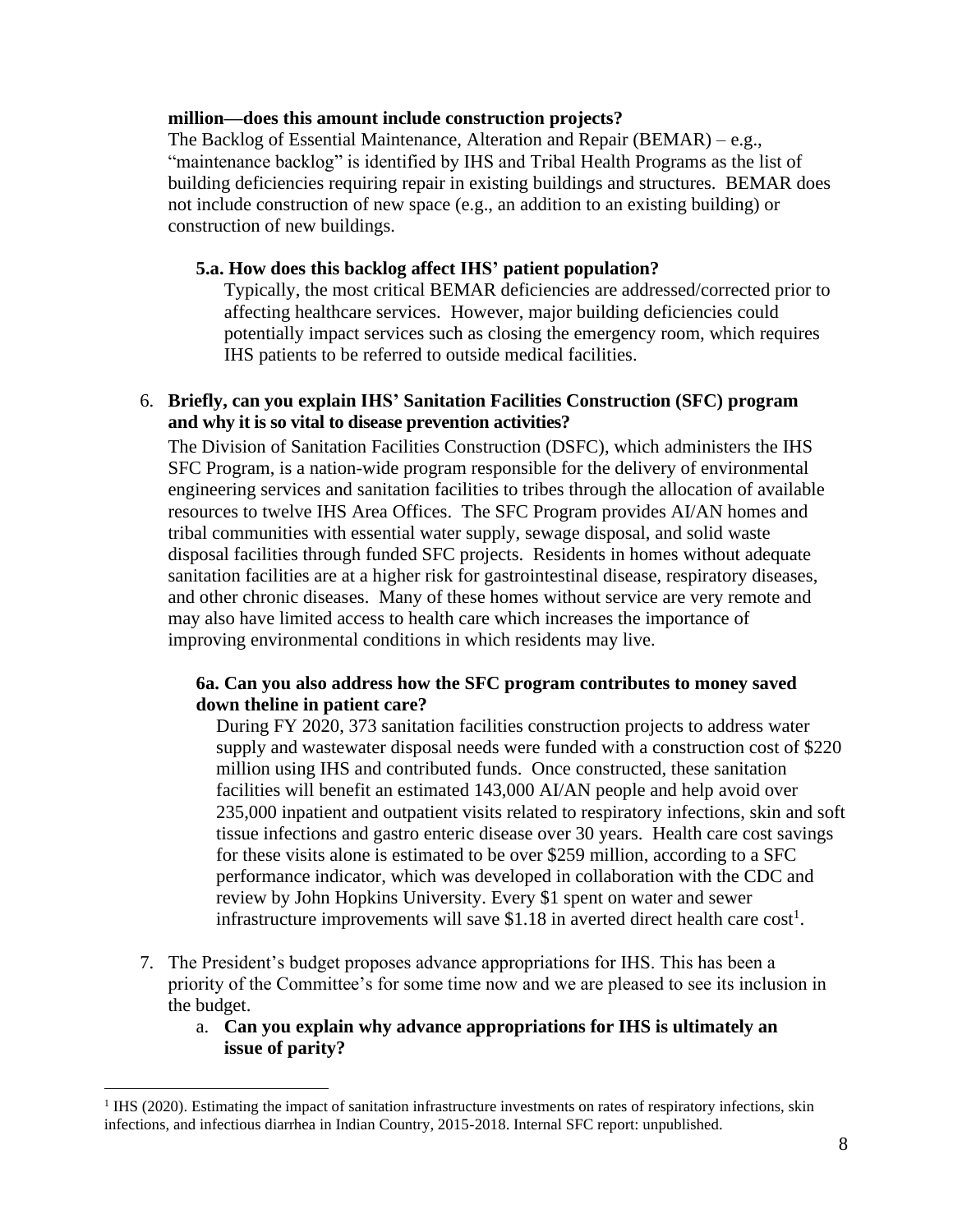- For the first time, the FY 2022 President's Budget proposes advance appropriations for the IHS. This proposal is consistent with the feedback we have heard from Tribal and Urban Indian Leaders over the last several years.
- Advance appropriations will ensure a predictable funding source for the Indian health system, avoiding the negative consequences of funding delays under continuing resolutions, and lapses in funding during government shutdowns.
- With advance appropriations, the IHS could disburse funds more quickly, which could enable IHS, tribal, and urban Indian health program managers to effectively and efficiently manage budgets, coordinate care, and improve health quality outcomes for American Indians and Alaska Natives.
- Advance appropriations would also protect the Indian Health System from lapses in appropriations (government shutdowns).
- Events like the lapse in appropriations experienced in FY 2019 disrupt IHS's ability to fulfill its mission and negatively affect our efforts to recruit and retain a quality workforce and provide the continuum of high-quality care that our patients deserve.
- This planning stability would reduce unnecessary administrative burden and costs.
- Funding continuity could also alleviate concerns from potential recruits, especially health care providers, about the stability of their employment.

# **Questions from Rep. Gallego**

1. Mr. Grinnell, in your testimony you state that "the total need for the Health Care Facilities Construction (HCFC) Program is approximately \$14.5 billion for expanded and active authority facility types according to the 2016 Indian Health Service and Tribal Health Care Facilities' Needs Assessment Report to Congress. An update to the needs assessment report to Congress is in progress. Early drafts report an increase in the need up to approximately \$22 billion amount." I have two questions in response:

# **1a. First does the \$22 billion referenced in your testimony include needs at UIO facilities?**

The assessment of the urban Indian organizations' (UIOs) facility needs is not included in this report. However, on December 27, 2020, the Consolidated Appropriations Act, 2021 (Pub. L. No. 116-260) designates \$1 million to conduct an infrastructure study for UIO facilities. This infrastructure study will be the first step towards assessing current UIO health care facilities and development of a comprehensive action plan that will identify the physical space and capital resources necessary to eliminate health disparities and improve access to comprehensive, high quality, and culturally competent care.

### **1b. Second, what is the timeline for IHS releasing the report on UIO infrastructure required in the FY21 appropriations package?**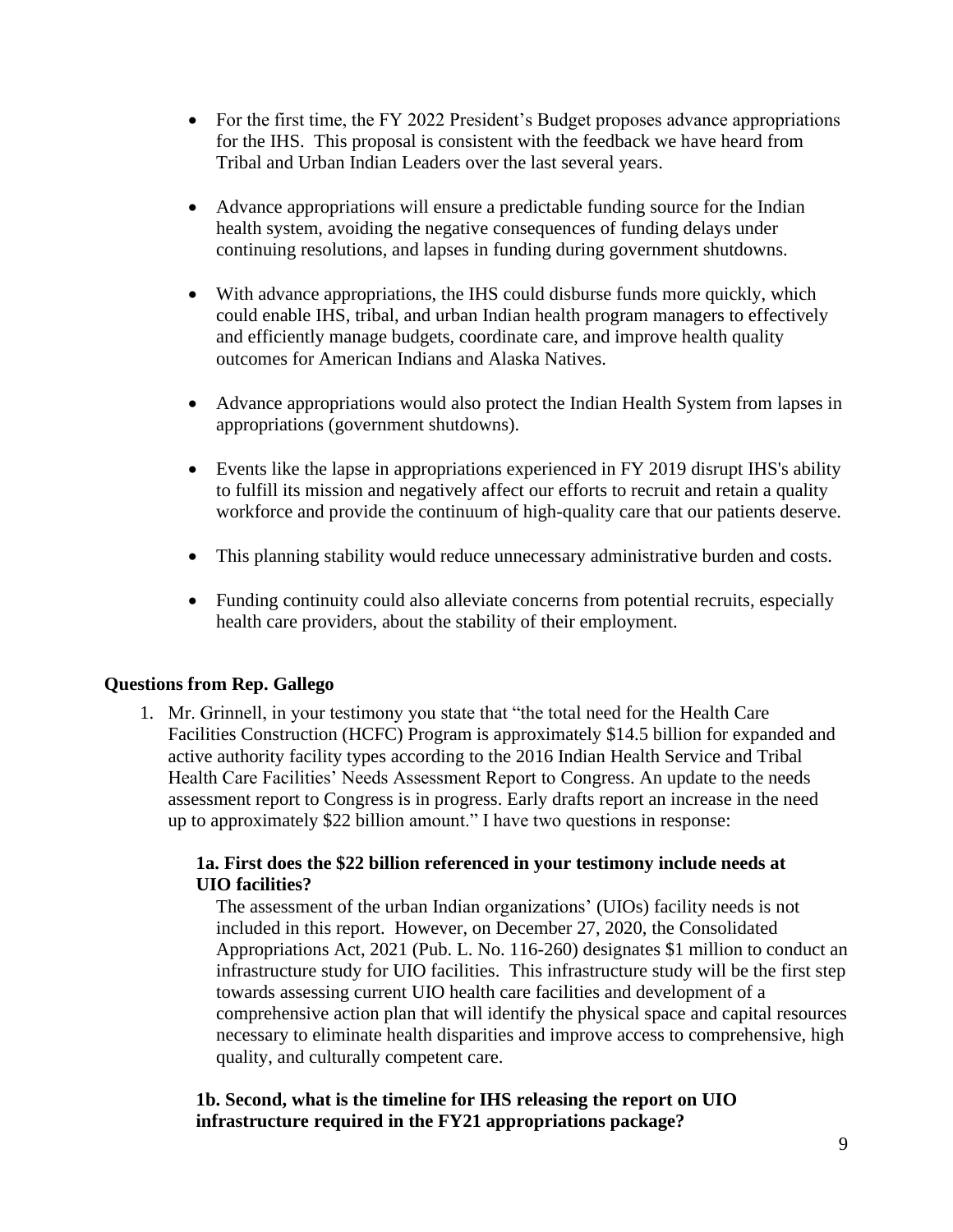IHS estimates the report to be released in January 2023. The estimated date includes the time to confer with urban Indian organizations and solicit input from key stakeholders.

2. It is my understanding that because of the way the Indian health Care Improvement Act is written, some of the COVID-19 relief passed for UIOs – including all of the CARES Act money – was not able to be spent on renovation and construction projects unless it met the narrow accreditation standard in statute. **If the accreditation language is struck from IHCIA as your budget request proposes, will IHS be able to retroactively allow UIOs with unspent funds under the CARES Act or ARPA spend that money on construction projects?**

The answer would depend on how Congress chooses to amend 25 U.S.C. 1659 if it were to do so. For example, unless Congress unambiguously indicates a retroactive date of applicability, there would be a presumption against retroactivity and the effective date would likely be the date of enactment. Also, since all COVID-19 funding is allocated to the UIO through the IHS IHCIA contract, and assuming the language of the provision still contains "The Secretary may make funds available", it would be within IHS's discretion to determine how it wants to authorize and/or fund such activities through the IHS IHCIA contract. If an amended law is enacted, IHS would have many decisions to make about implementing the new, broader authority.

Taking into account those considerations, it would probably not be considered "retroactive" to allow the use of unspent ARPA or CARES Act funding for future projects within the scope of section 1659. It would likely be considered retroactive to use unspent funding to reimburse for past projects. Each of the specific appropriations within the ARPA and CARES Act contain specific purpose requirements that would need to be met, the parties would need to agree to amend the IHS IHCIA contract to allow for these types of projects, and the project would need to be approved by the Contracting Officer and follow all other applicable requirements.

3. Thank you for your testimony regarding the needs at Phoenix Indian Medical Center. Your testimony states that the total cost of replacing the facility would be \$674 million. **Is there a current timeline for this replacement?**

Currently in the Annual Construction Plan the Phoenix Indian Medical Center (PIMC) will be fully funded in FY 2025 and the facility completed in FY 2029. This is assuming that the IHS construction program will be funded at a rate in excess of \$500 million per year in FY 2022 through FY 2025. If funding is delayed, project schedules will be delayed. Currently the planning for this facility is proceeding and scheduled to be complete in FY 2022.

4. Your testimony also mentions \$120 million in Essential Maintenance and Repair backlog at PIMC. **If PIMC were replaced sooner rather than later, would these costs be saved?**

When an old building is replaced by a new building, the Backlog of Essential